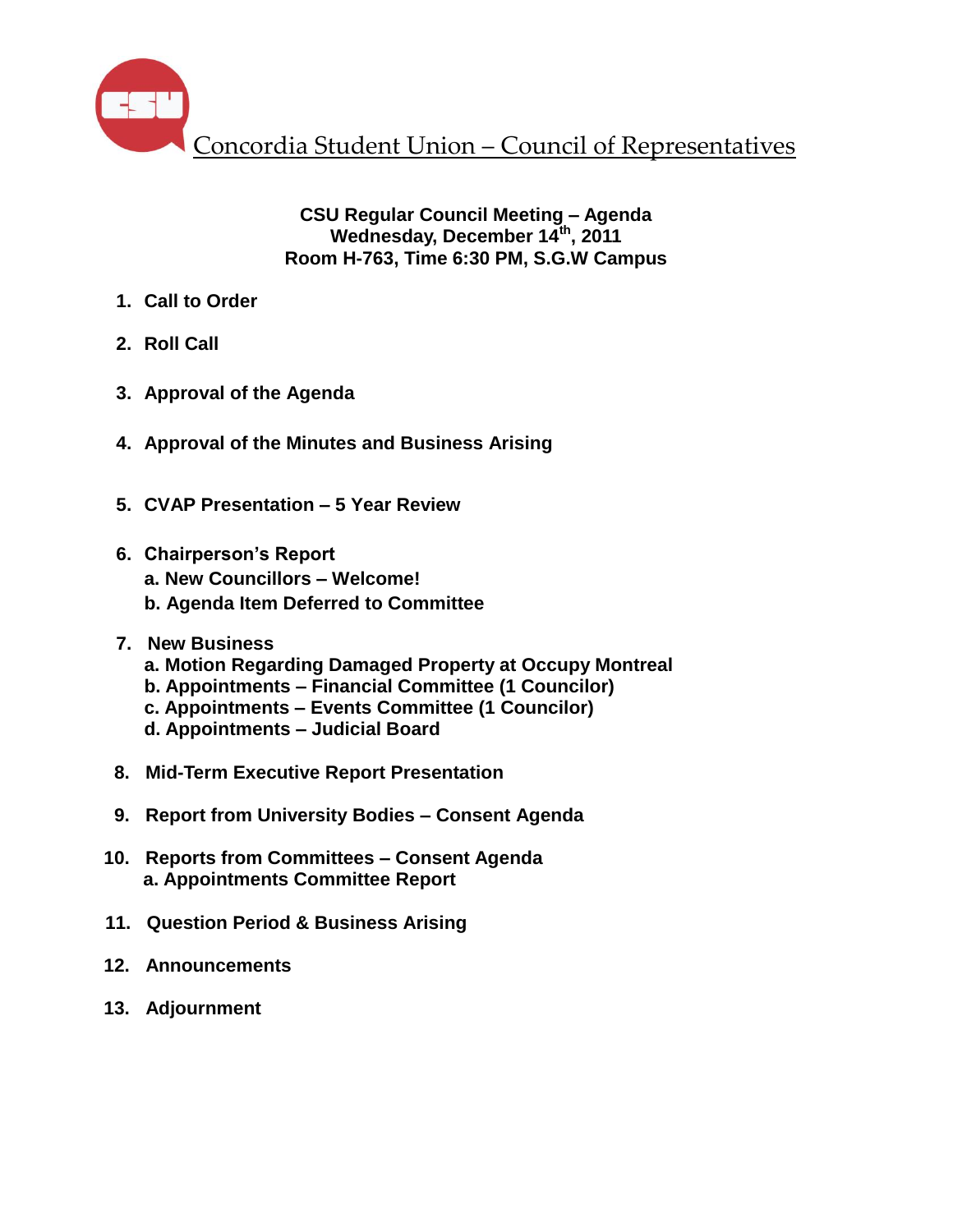

1. The meeting is called to order at 6:46 pm.

2. Roll Call **Councillors:** Kyle Mchloughlin Lina Saigol Ariel Dabora Eduardo Alves Dos Anjos Ali Moenck Anaii Lee-Ender Michaela Manson April Underwood Simon-Pierre Lauzon Bruno Joyal Irmak Bahar Melanie Hotchkiss Cameron Monagle Emran Ghasemi Nadine Atallah Tally Shaaked Anthony D'Urbano

#### **Executives:**

Melissa Fuller Lex Gill Chad Walcott Gonzo Nieto Hasan Cheikhzen Morgan Pudwell Laura Glover

3. Approval of the agenda **Michaela Manson:** Add a motion after CVAP presentation. Will now be point 6.

**Gonzo Nieto:** Under point 8 add appointment to Ad-Hoc Student Space Committee. **Kyle Mcloughlin:** Seconds.

**Gonzo Nieto:** Moves to approve the agenda. **Ali Moenck:** Seconds.

4. Approval of the Minutes and Business Arising **Chairperson:** Frequency of meetings has resulted in back log in minutes.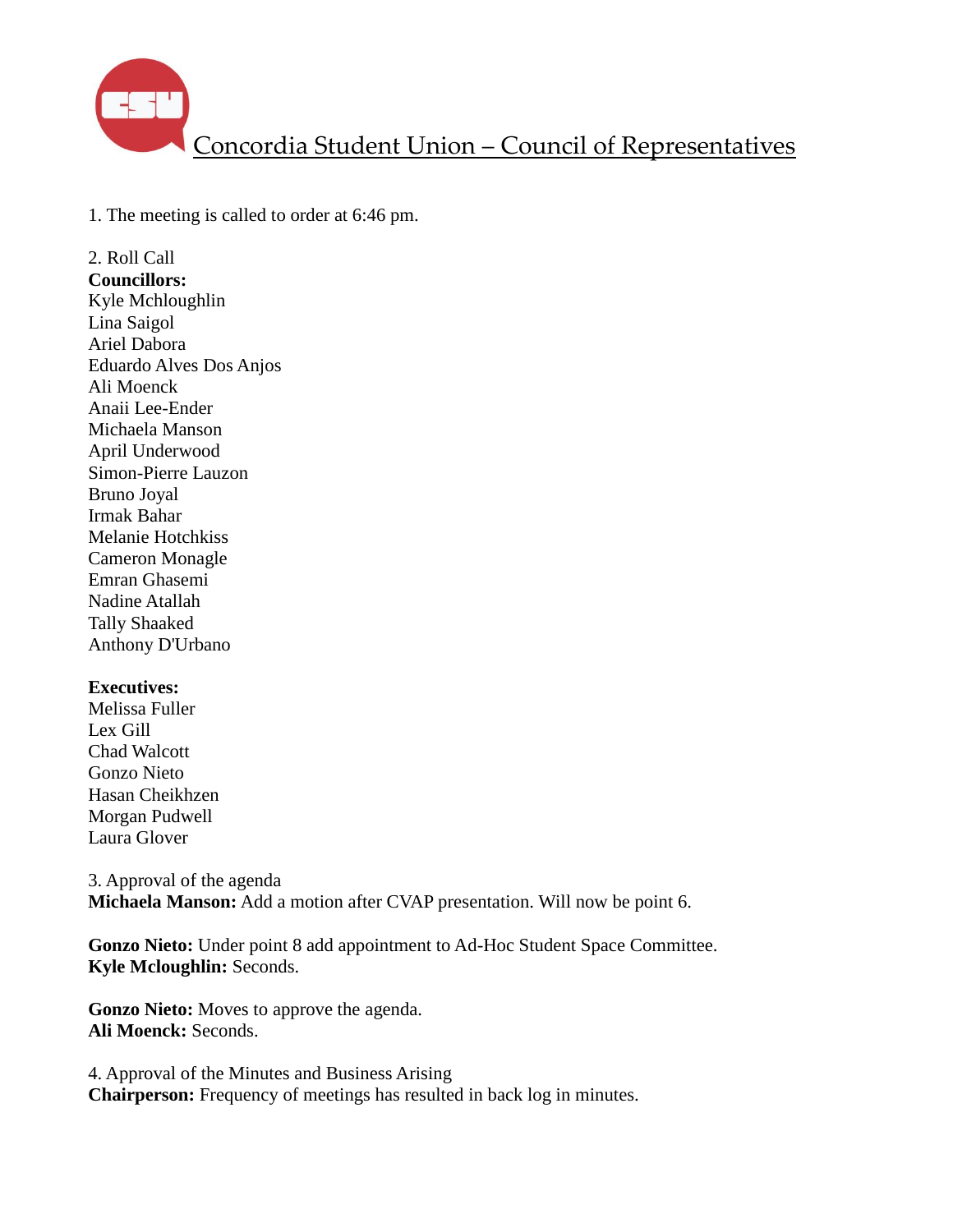

**Chad Walcott:** Moves to approve the minutes. **Sabrina D'Ambra:** Seconds.

**Vote:** All in favour of approving the minutes: unanimous. Irmak Bahar abstains..

5. CVAP Presentation- 5 Year Review **Jamie Robertson:** Executive of CVAP. Gives presentation summarizing the last 5 years

Question Period: **Emran Ghasemi:** Where can we get more information?

**Jamie Robertston**: The website is currently being redone. Any questions may be to emailed to her.

## 6. BENZ Motion

**Michaela Manson:** The exact wording of this motion as voted on by Council will be included in the final version of the minutes.

**Ben:** Started working on this project about 2 years ago when he first started at Concordia. Prepared a document to contextualize the project, which he read aloud.

**Gabrielle:** In presenting this to the Senate, there might be resistance

Lex Gil: Thanks Ben for presenting. Generally the university is not sensitive to naming issues- might feel ambushed at the January meeting, but they have a good team to make it happen. These changes can be made, but the university is very resistant to change.

**Morgan Pudwell:** This is the sort of thing that the CSU should be doing. It's their job to do it.

## **Vote:**

All in favour of the motion as it is currently worded: unanimous.

7. Chairperson's Report

a. New Councillors

**Chairperson**: Extends warm welcome to all of the new Councillors. Also extends opportunity for basic training for Robert's Rules.

b. Agenda Item Deferred to Policy Review Committee

**Chairperson:** In accordance with article 37 of the Standing Regulations, an item was deferred to Policy Review Committee. This would most likely require changes to the Standing Regulations and By-laws. Policy Review Committee will report back at the start of the New Year.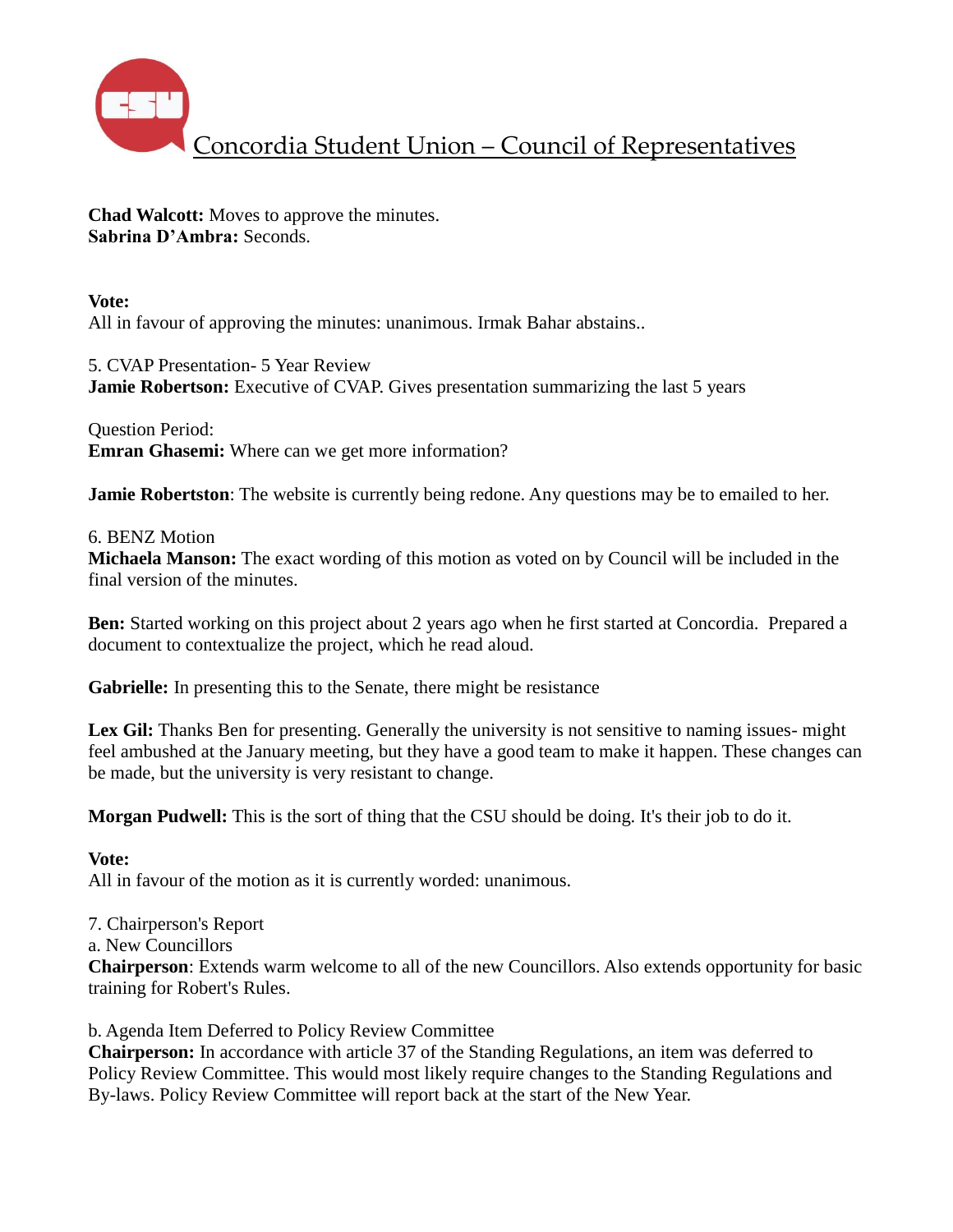

**Morgan Pudwell:** We will be meeting in the first few weeks of January.

Lex Gil: Brings up Jordan's absence- he's in a final. Moves to excuse his absence. **Kyle Mcloughlin:** Seconds.

**Vote:** All in favour of the motion as it is currently worded: unanimous. Motion carries.

8. New Business a. Motion Regarding Damaged Property at Occupy Montreal **Nadine Atallah:** Reads motion. **Emran Ghasemi:** Seconds.

**Nadine Atallah:** An executive borrowed the tent in question.

**Kyle Mcloughlin:** When you bring something to a political protest, there is always the possibility that it will be damaged. I don't know the circumstances under which the tent was damaged.

**Simon-Pierre Lauzon:** Uncomfortable with procedure. Opens the door for future reimbursements. Would like a more detailed procedure.

**Morgan Pudwell:** Understands that the tent was damaged by people throwing paint at it and leaning on it.

**Sabrina D'Ambra:** Not sure whether there was a mandate for the CSU to occupy the tent or if they were there on a personal level.

**Morgan Puwell:** There was a meeting where there was a motion to support the movement. The CSU had 2 tents available for students to use. Concordia students stayed there almost every night.

**Michaela Manson:** Did the person, upon lending the tent, know that it was going to be used at a protest? The motion is too unclear. Does not feel comfortable voting on this. Too ambiguous, no evidence.

**Anthony D'Urbano:** If the CSU ruined the tent, it's their responsibility to pay the person back.

**Emran Ghasemi:** Supports what Anthony said. If an event is thrown, the CSU is responsible for the damages.

**Nadine Atallah:** This isn't very expensive.

**Morgan Pudwell:** It was a 6 person tent, they look like they are between \$200-300.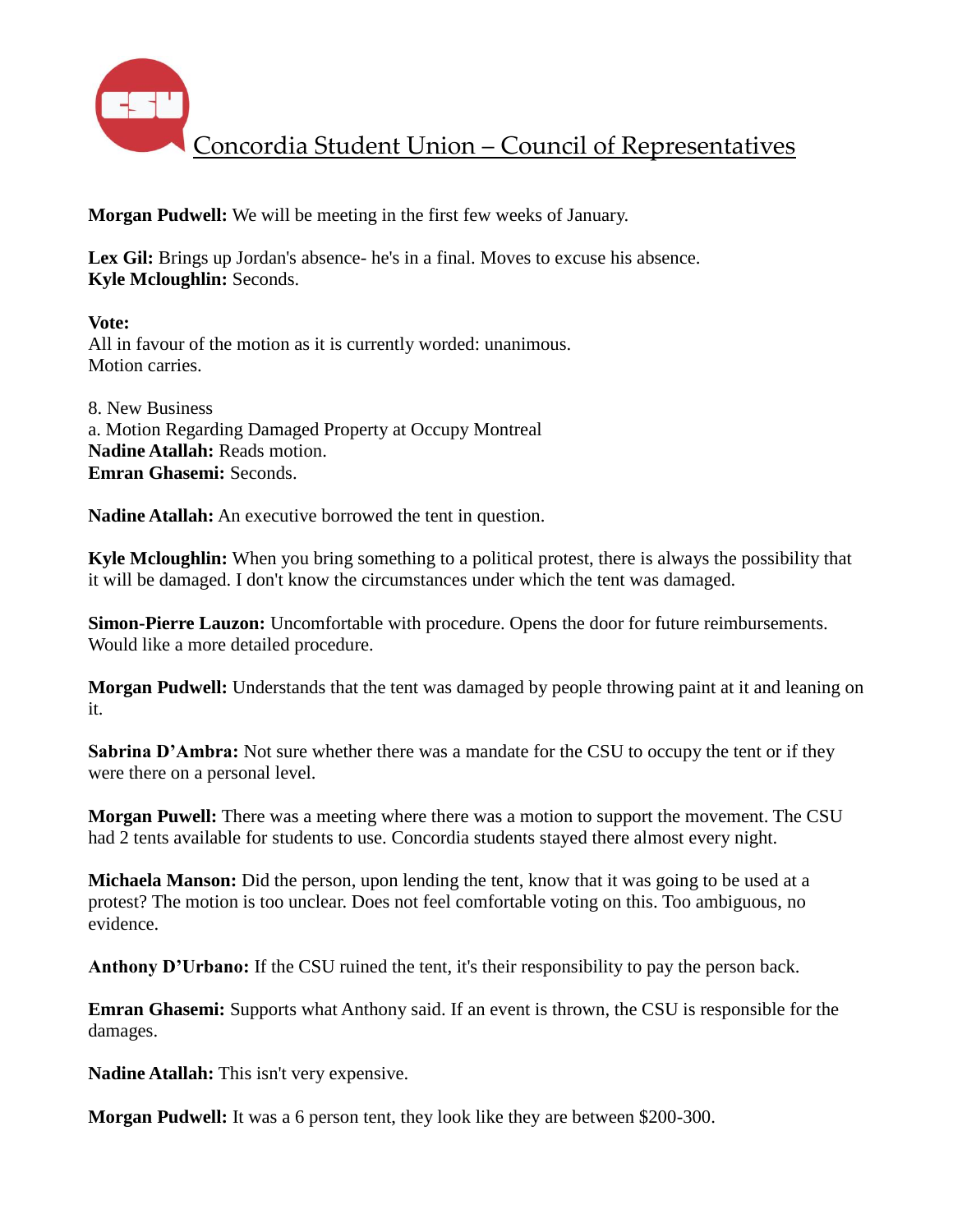

**Nadine Atallah:** Can the executive perhaps address Michaela's concerns?

**Morgan Pudwell:** Recommends that this be tabled until Jordan can speak to it.

**Bruno Joyal:** Wants the motion to be amended to include the person's name and a cap on the amount spent on the tent.

**Ariel Dabora:** Would like to see documentation from the owner of the tent asking for a reimbursement.

**Lex Gil:** Moves to refer it to FINCOM. **Ali Moenck:** Seconds.

**Vote:**

All in favour of the motion as it is currently worded: unanimous. Motion carries.

b. Appointments- Financial Committee (1 Councillor) **Nadine Atallah:** Nominates Eduardo.

**Eduardo Alves Dos Anjos:** Respectfully declines.

**Kyle Mcloughlin:** How often do they meet?

**Irmak Bahar:** So far there have been 3 meetings this semester, would guess that there will be 4-5 next semester.

**Morgan Pudwell:** They usually meet based on need.

**Kyle Mchloughlin:** Nominates himself.

**Irmak Bahar:** Ariel hasn't been to many meetings. Perhaps he would like to resign so that another Councillor could take his place.

**Ariel Dabora:** Has been keeping up to date and has been in contact with Jordan in regards to missing meetings. Respectfully declines Irmak's suggestion.

**Kyle Mcloughlin:** Schedule is open, can meet time commitment.

**Chad Walcott:** Moves to appoint Kyle Mcloughlin to FINCOM. **Iain Meyer-Macaulay:** Seconds.

**Vote:**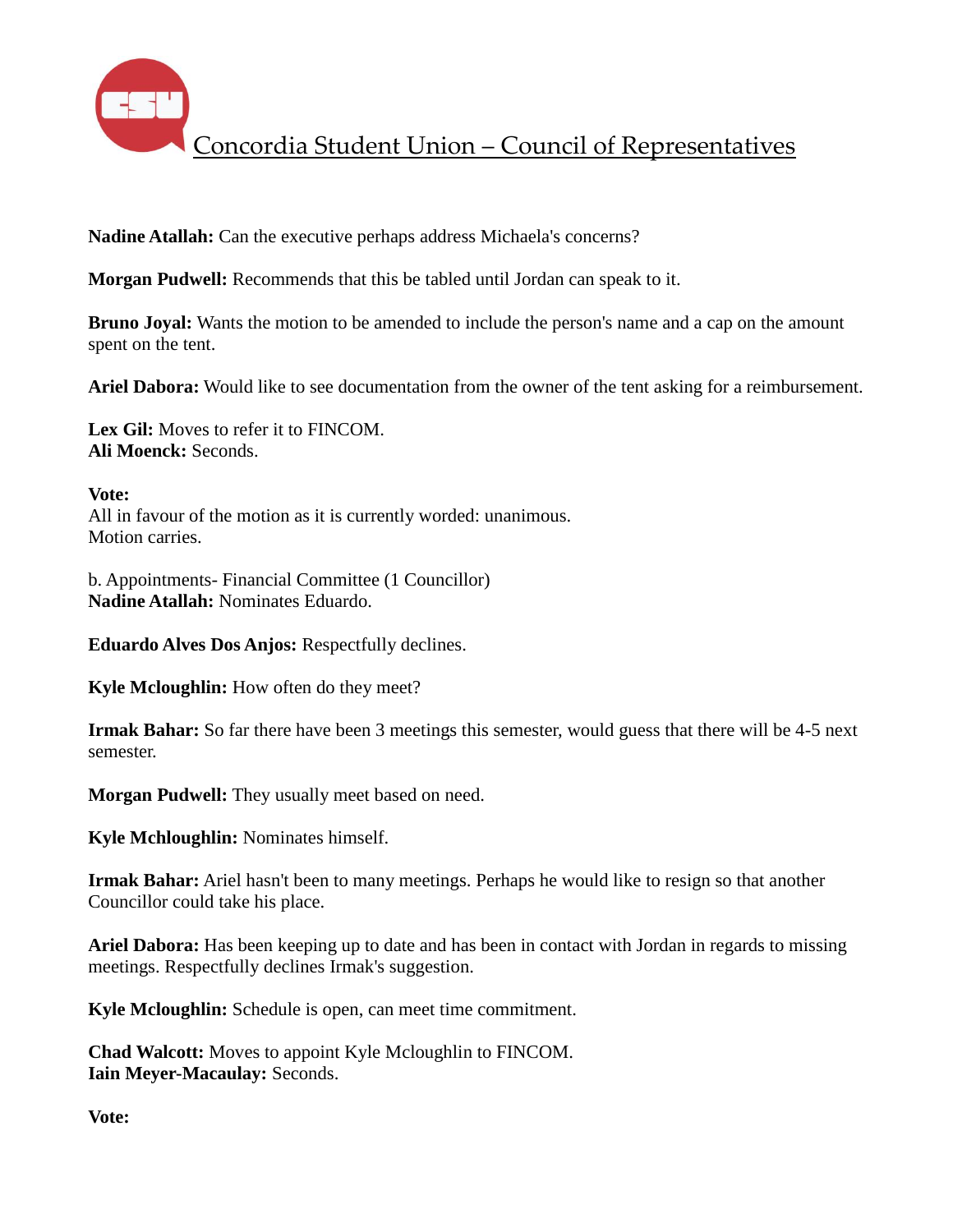

All those in favour of appointing Kyle to FINCOM: unanimous. Kyle Mcloughlin is appointed to Financial Committee.

c. Appointments- Events Committee (1 Councillor) **Lina Saigol:** Nominates April Underwood.

**April Underwood:** Accepts. Has been working closely with the Events Committee, enjoys doing it. Something she's already doing.

**Lina Saigol:** Motivates for April. She's been very helpful.

**Nadine Atallah:** Moves to appoint April to Events Committee. **Melanie Hotchkiss**: Seconds.

**Vote:** all in favour of appointing April Underwood to Events Committee: unanimous. April Underwood abstains. April Underwood is appointed to Events Committee.

**Bruno Joyal:** Has noticed that Anthony has not attended many meetings.

**Anthony D'Urbano:** Events Committee is very time consuming, he did not realize how much time it would actually take to be on the committee. At the moment, his status on the committee is being dealt with by appointments committee. By next Council meeting you can probably expect to appoint another Councillor.

**Bruno Joyal:** If Anthony feels that it is too time consuming and he assumes that next meeting there will be a spot open, why don't we just appoint someone right now?

**Anthony D'Urbano:** Would like to have a more formal resignation from the committee, there are also some people not present at the meeting who may want to be appointed.

**Melanie Hotchkiss:** Winter orientation. If you do not feel you have the time to do that, it would be worth considering giving the spot to someone else who does have time.

**Anthony D'Urbano:** Resigns from the Events Committee.

**Morgan Pudwell:** Recommends that a Councillor nominate themselves in order to help out for Winter Orientation and then resign if they need to.

**Melanie Hotchkiss:** Nominates herself.

**Michaela Manson:** Moves to appoint Melanie Hotchkiss to Events Committee. **Lina Saigol:** Seconds.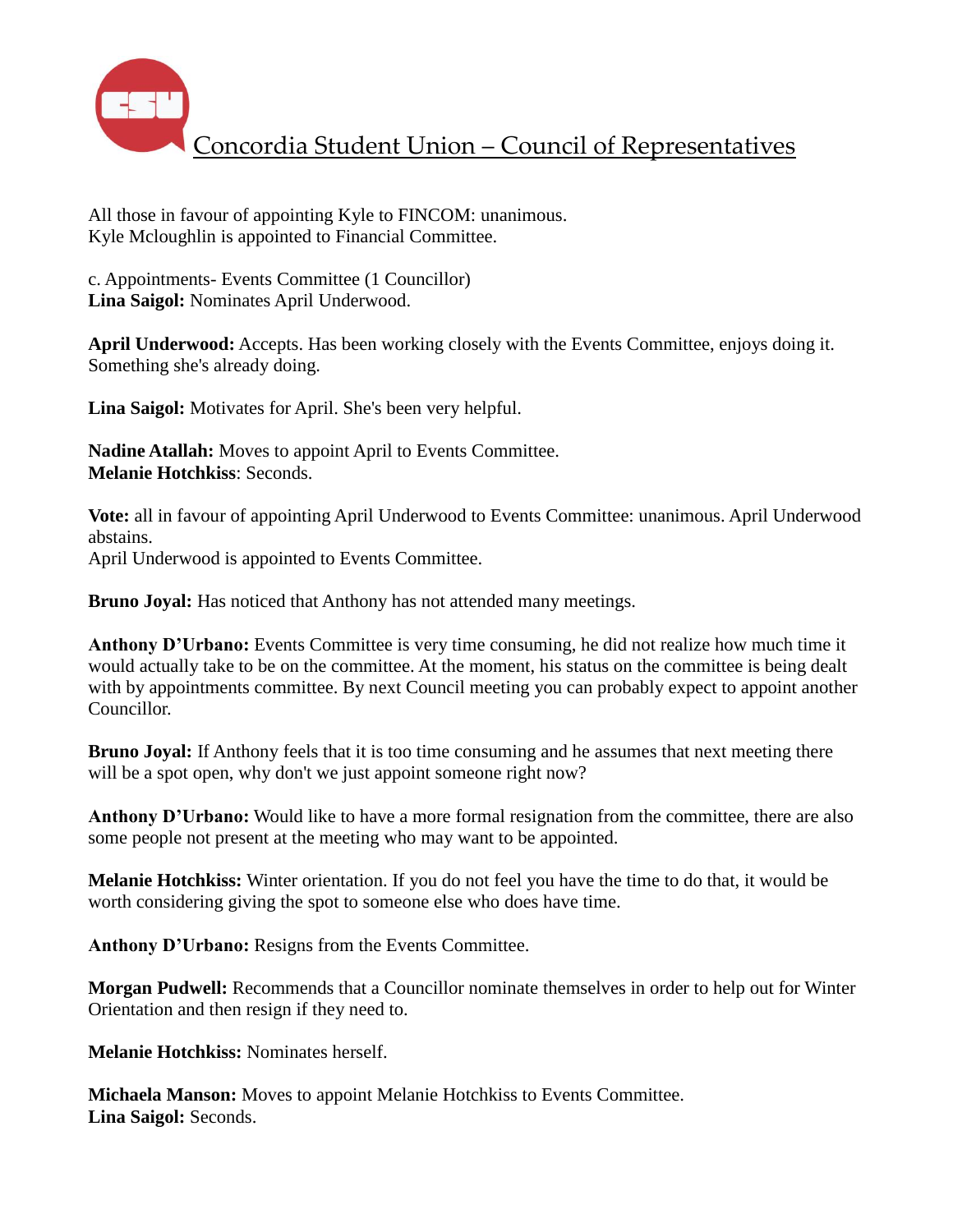

Vote:

All in favour of appointing Melanie Hotchkiss to Events Committee: Unanimous. Melanie Hotchkiss abstains.

Melanie Hotchkiss is appointed to Events Committee.

d. Appointment to Ad-Hoc Student Space Committee **Gonzo Nieto:** Nominates Michaela Manson.

**Michaela Manson**: Committee that she really wants to be on. If she is appointed, she would like to resign from Clubs Committee to make room for another Councillor.

**Chad Walcott:** Moves to appoint Michaela to Student Space Committee.

Vote: All in favour of appointing Michaela Manson to Ad-Hoc Student Space Committee: unanimous. Michaela Manson is appointed to Ad-Hoc Student Space Committee.

**Michaela Manson:** Moves to suspend the rules. **Iain Meyer-Macaulay:** Seconds.

**Vote:** All in favour of suspending the rules: unanimous.

**Michaela Manson:** Resigns from Clubs Committee and moves to amend the agenda to appoint someone else.

**Chad Walcott:** There are other things we could be doing. We can do this in January.

**Melanie Hotchkiss:** This is Bruno's last meeting, and he sits on 2 committees. So, there will be 3 spots that the new Councillors can think about over the break. Wishes to end debate on this matter.

**Nadine Atallah:** Calls the question. **Ariel Dabora:** Seconds. **Vote:** All in favour of calling the question: unanimous.

**Vote:** All in favour of the motion as it is currently worded: 3, 11 opposed. Motion to add appointment to the agenda has been defeated.

**Melanie Hotchkiss:** Moves to reinstate Robert's Rules. **Chad Walcott:** Seconds. **Vote:** All in favour: 16, 1 opposed.

e. Appointments- Judicial Board **Melissa Fuller:** Moves to go into Closed Session.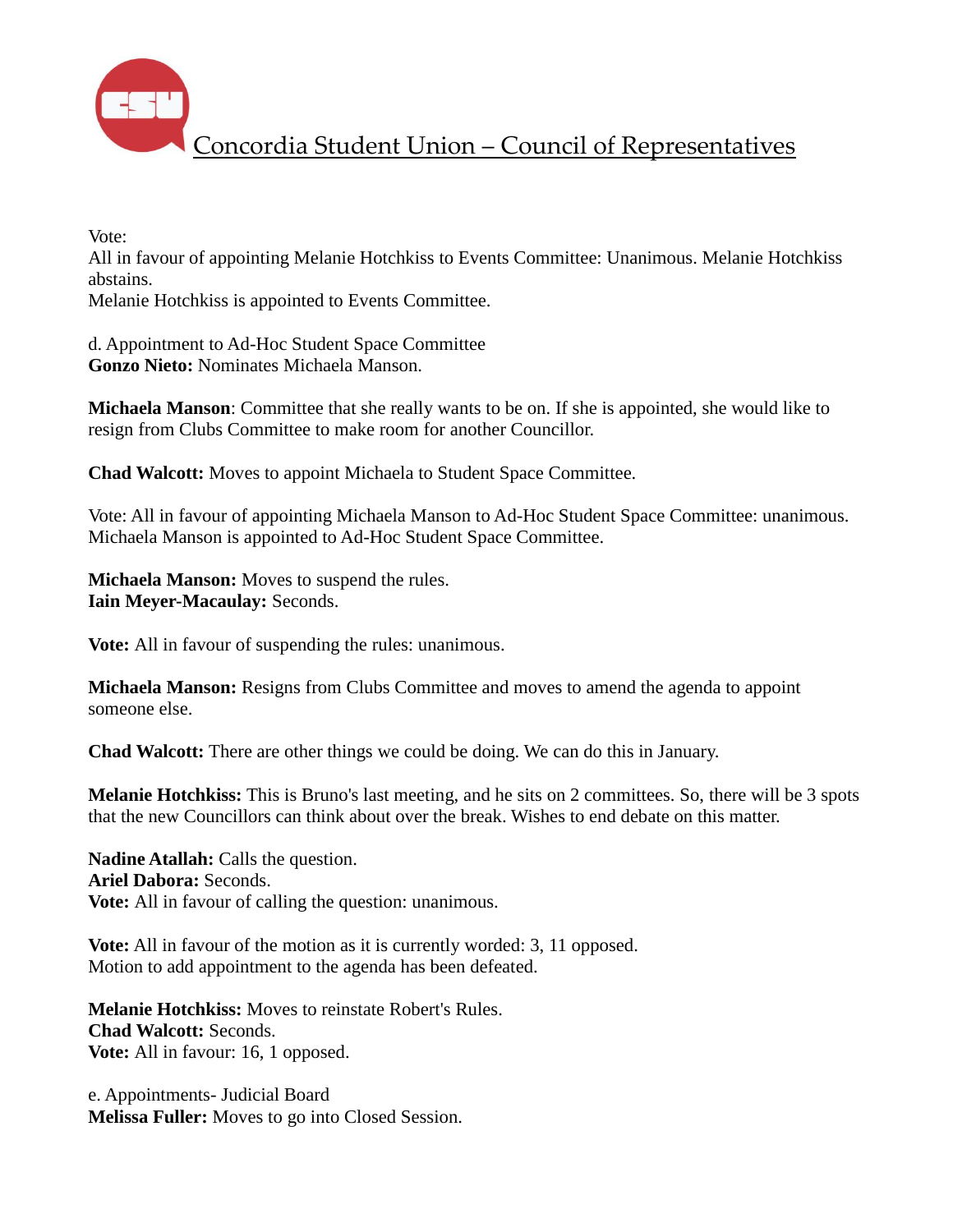

#### **Melanie Hotchkiss:** Seconds.

**Vote:** All in favour of going into Closed Session: unanimous.

**Alliah (JB Candidate):** Wants to be a lawyer, plans on applying next year. She would make a good candidate because she is passionate about law and has considerable knowledge on law and would like to increase her experience.

**Morgan Pudwell:** How did you hear about the position?

**Alliah:** On the CSU website.

**Kyle Mcloughlin:** How familiar are you with the CSU Standing Regulations and By-laws.

**Alliah:** Not very familiar, but is enthusiastic to learn about them .

**Melanie Hotchkiss:** Are you able to commit the time?

**Alliah:** Capable of giving 10-15 hours a week.

**Irmak Bahar:** How familiar are you with the CSU?

**Alliah:** Knows the structure but is not too familiar with the CSU or JB cases.

**Lex Gil:** Do you know what the CFS is?

**Alliah:** Has heard of it but does not know exactly what it is.

**Melissa Fuller:** When do you intend to graduate?

**Alliah:** In Winter 2012.

**Morgan Pudwell:** Do you know any members or former members of the JB?

**Alliah**: A former TA of hers is chair of JB, but she did not know this until tonight.

#### **Vote:**

All in favour of appointing Alliah: 16, Kyle Mcloughlin opposed.

**Emran Ghasemi:** Moves for a 10 minute recess. All in favour: Sabrina Ali Tally abstain. Everyone else is okay with it.

The meeting is reconvened at 9:16 pm.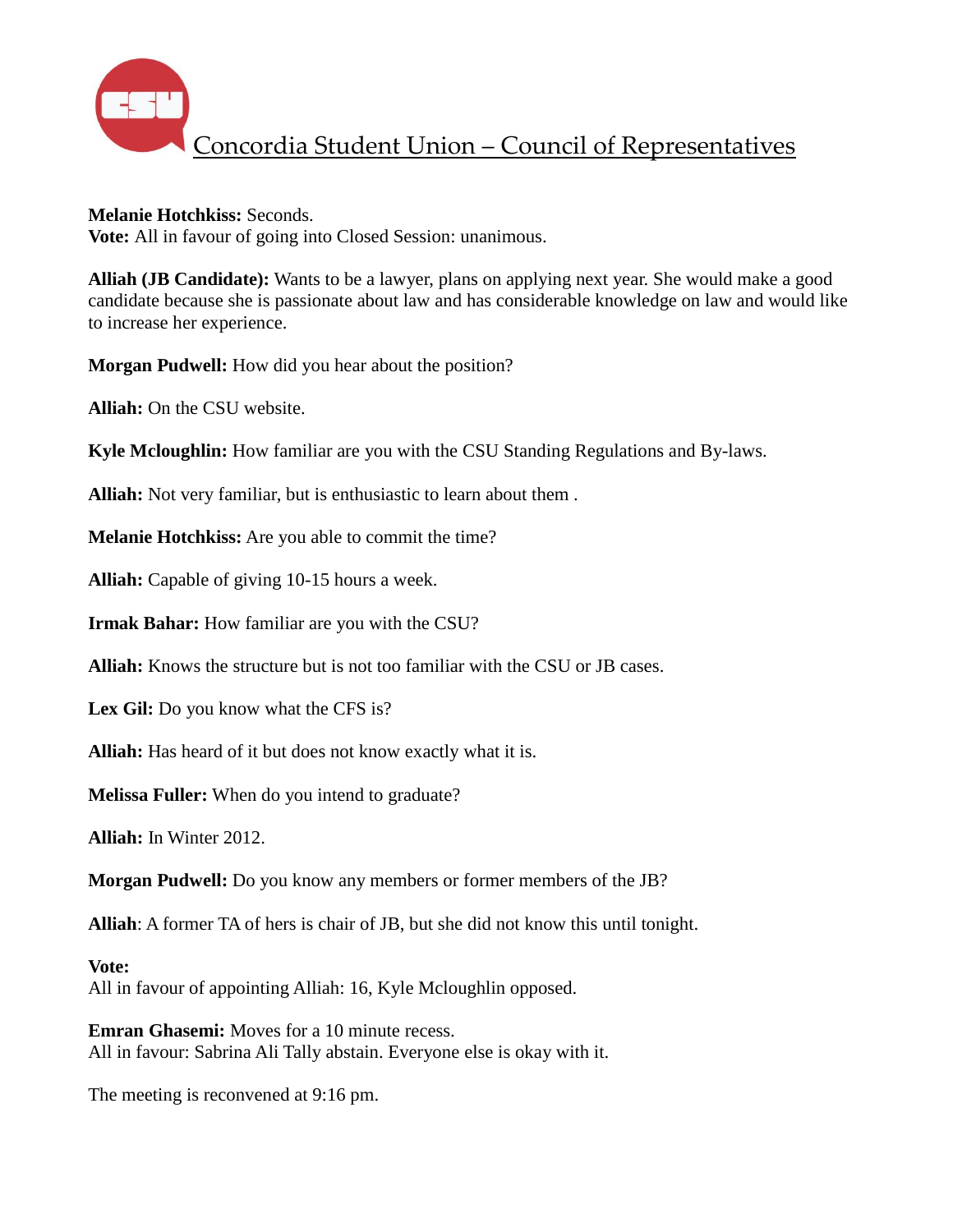

## 8. Mid-term Executive Report Presentation

**Laura Glover:** Executive decided it was important to report to Council and make a document available to students- coherent and direct explanation of what we're doing. They decided as a team to produce a similar report in the new year focused on challenges and things they want to do better.

Lex Gil: This is exciting report. It is a particularly strong document. The baseline of what went in are original campaign promises. We reflect on where we're at, and what we want to do going forward.

**Morgan Pudwell:** CUSACORP By-laws were sent to the lawyer.

**Jordan Lindsay:** Finances are looking good. Thursday nights are not as profitable as years past, but the other days were higher. Shift in drinking patterns.

**Morgan Pudwell:** Laura had mentioned the things we want to improve on. If you have things you think we should be doing, email them to us.

**Chad Walcott**: A campaign promise was to put the Finances online. They have almost accomplished this.

**Jordan Lindsay:** About 1% away from being done, but there are still some minor bugs. Miscommunication between himself and the accountant. Want to wait until January before fixing these things. Also, it will not be perfectly live, but will be updated every Tuesday and Thursday.

**Kyle Mcloughlin:** Commends Swap Shop and Loyola Luncheon. Passing of Special By-Law I. The CSU can't cause the fee to go up, but could the administration do it?

Lex Gil: In brief, the QC government produces a document every year with a section regarding the changing of mandatory institutional fees. Universities are put into brackets based on how much they charge. Concordia is in the middle range (\$4.99-\$6.99). The 25\$ is how much they can increase it annually. To increase the fee beyond regulated amount, the university would need the CSU's consent. The consent to give an increase is called an entente, previously it's been approved by CSU council. We felt very strongly about this- students should be aware that they are being charged more than the regular amount and make an informed decision.

**Simon-Pierre Lauzon:** What will be done to attract more people to speak?

**Chad Walcott:** One of the major obstacles has been his dedication to Nov. 10 and also not being able to physically advertise (but they now have 2 graphic designers). Speakers coming in the  $2<sup>nd</sup>$  half of the year will be centralized under awareness campaigns.

**Morgan Pudwell:** We are planning on collaborating more with other organizations.

**Melanie Hotchkiss:** In terms of the Bottled Water-Free campus campaign update- What corporate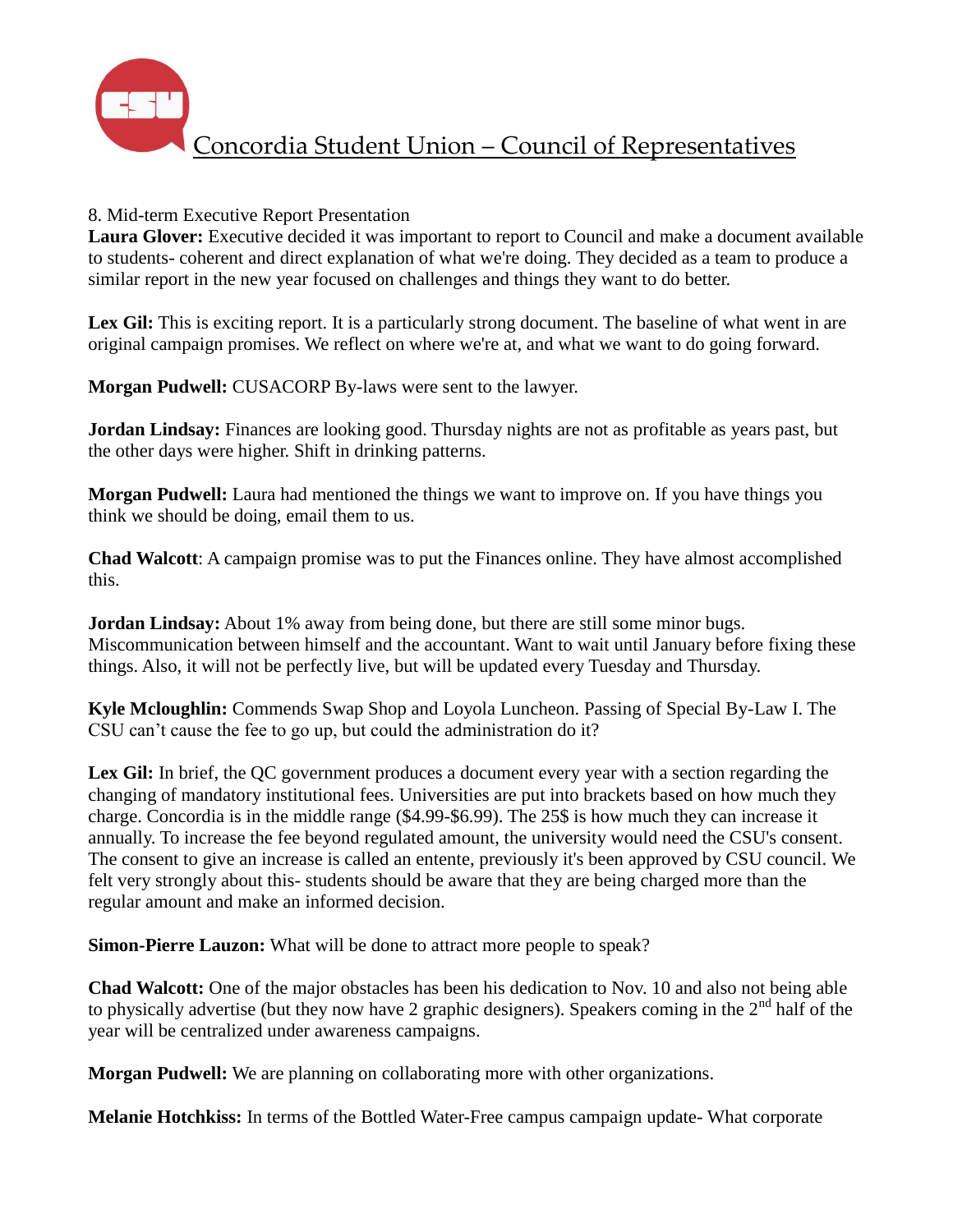

organizations will be involved?

**Laura Glover:** They plan to improve water structures as they update the buildings.

**Morgan Pudwell:** All the information regarding bottled water is available on the university's website.

**Tomer Shavit:** Could the lack of interest in speakers have to do with calibre of speakers?

**Chad Walcott:** The calibre is the same as it usually is, but the turnout was my fault. Advertising was off. Due to my time constraints I was not able to advertise.

**Morgan Pudwell:** Thanks Tomer for his input. They will include this as a concern to be addressed in the new year.

**Melanie Hotchkiss:** Last year we booked a party at Reggies and then the day of the party the person working in Reggies decided they could not have the party.

**Morgan Pudwell:** We are excited to make it more accessible.

**Nadine Atallah:** Asks about the new clubs budget system.

**Gonzo Nieto:** This is a pretty simple but significant improvement.

**Kyle Mcloughlin:** Draws attention to 101's and skill-shares- a lot of them are being done by students, which is a positive thing.

**Emran Ghasmei:** Question to Gonzo regarding the Club Electronic Music Association. It was not accepted last year because there is an opportunity for people to earn money off of it. Under the Dean of Students' rules, any person working in a student club can't make money

Gonzo Nieto: A similar complaint was recently submitted to the C&S committee. You can send any other info via email.

**Cameron Monagle:** When will website redesign be done?

Lex Gil: Supervising that. It is currently being worked on from afar. A few things have changed in the last few weeks. It's been a torch and burn strategy. She is hoping to see visible changes by February.

**Cameron Monagle:** Would it be a whole new website by February?

Lex Gil: This is an ongoing debate.

**Nadine Atallah:** Question for Gonzo. Is Clubs Council something you will go forward with?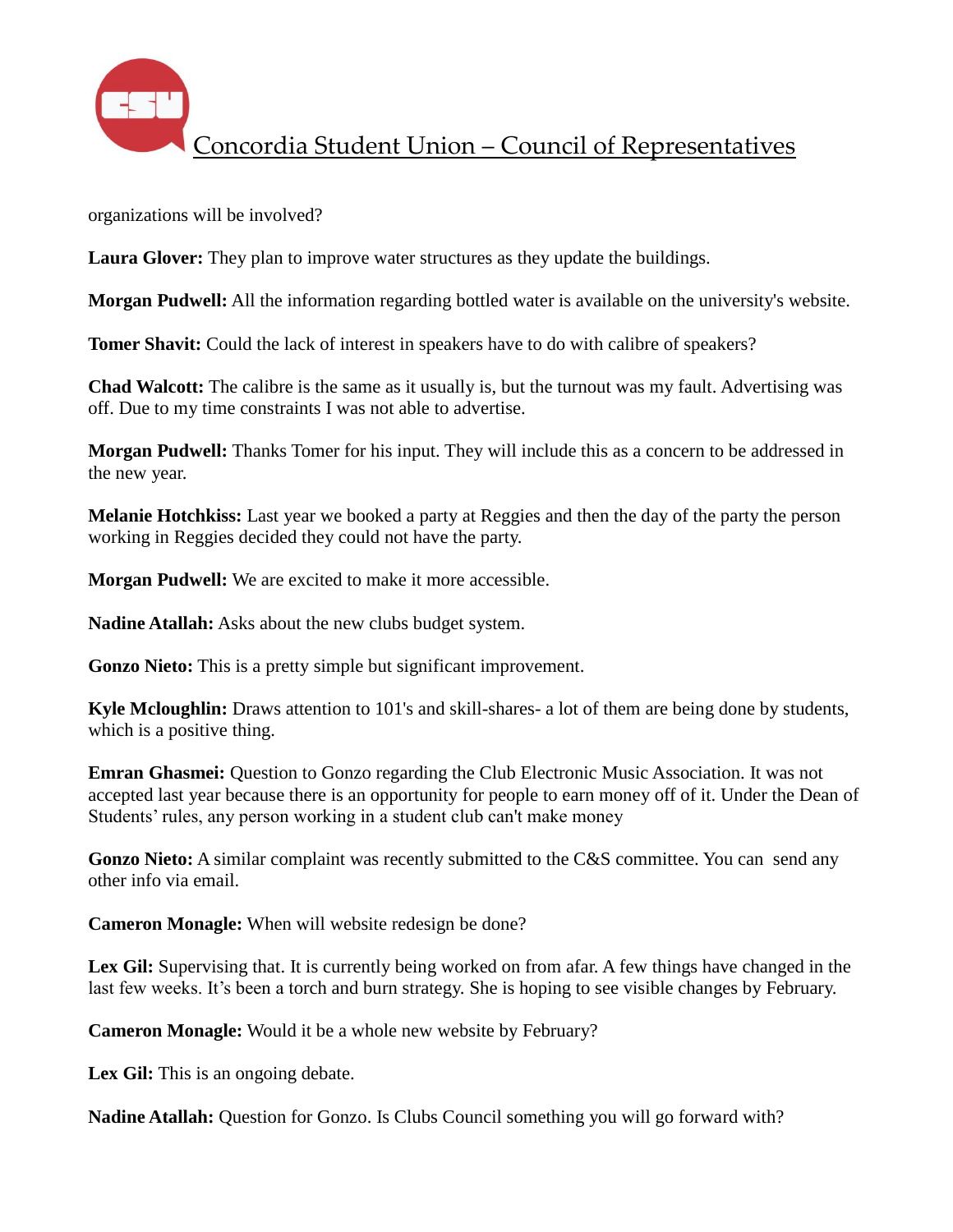

**Gonzo Nieto:** A meeting of Clubs Council has already been held. It was during the first or second week of November. He asked the about 25 representatives who showed up what they wanted in terms of meetings. They wanted twice a semester starting next semester. **Kyle Mchloughlin:** Asks a question about Social Justice Days at Loyola.

**Michaela Manson:** This is the work of the Library Committee. They are changing their photocopy system that will increase the cost for students.

**Nadine Atallah:** Not aware of that. Not sure if it falls under their mandate.

**Anthony D'Urbano:** As of next semester, print cards aren't going to be around. Printing will be done through student ID's.

**Nadine Atallah:** There are a few projects going on and lots of money left.

9. Report from University Bodies- Consent Agenda

Lex Gil: A change being recommended to grading system that is quite significant. Less than a C- in some classes would require students to repeat before moving on to the more advanced classes. It's not clear that this is the right course of action.

**Chuck Wilson:** Date provided was not clear. We will be getting more data.

**Andy Filipowich**: They are redoing the Academic Code of Conduct.

10. Reports from Committees- Consent Agenda a. Appointments Committee Report

11. Question Period and Business Arising

Announcements:

**Bruno Joyal:** Will be resigning as a CSU Councillor because he's going to Grad school. He regrets having apologizes to his constituents and other councillors.

**Tomer Shavit:** Brings up instances where CSU executives acted dishonourably. They wrote things on a public Facebook debate pages that weren't correct. All of these issues make the CSU as a whole and the Councillors look bad. Council should have a meeting with their executives and ask them to stop lying.

**Morgan Pudwell:** I have emails from Amir outlining the situation with the Bylaws. He had misunderstood.

**Laura Glover:** Apologizes if anyone feels misrepresented by her comments on Facebook and thanks Tomer for bringing these concerns forward.